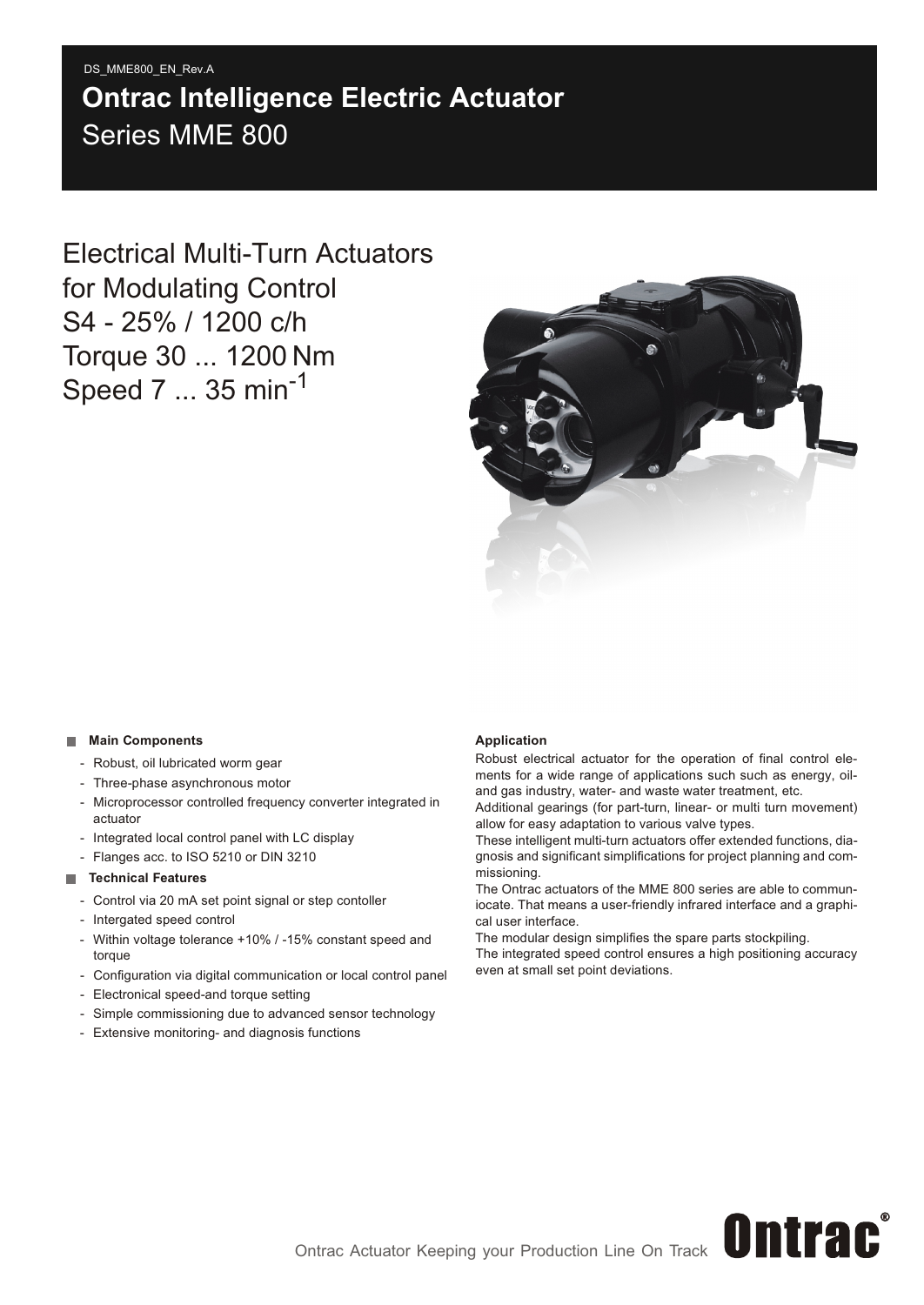#### **Type specific data**

|                 | mech. output                           |                                     |                             |                                                |                             |                             |                            |                                     |                                |                            |
|-----------------|----------------------------------------|-------------------------------------|-----------------------------|------------------------------------------------|-----------------------------|-----------------------------|----------------------------|-------------------------------------|--------------------------------|----------------------------|
| <b>Actuator</b> | Max. modu-<br>lating torque<br>Md [Nm] | Switch-off<br>torque<br>Md [Nm] $1$ | <b>Speed</b><br>$n$ [1/min] | <b>Stroke without</b><br>spindle cover<br>[mm] | <b>Flange</b><br>(ISO 5210) | <b>Flange</b><br>(DIN 3210) | $P_{\text{max}}$ .<br>[kw] | $I_{\text{oper}} = I$<br>max<br>[A] | <b>External</b><br><b>Fuse</b> | Weight<br>standard<br>[kg] |
| <b>MME 806</b>  | 25                                     | $20 - 50$                           | 7 - 35                      | 190                                            | F 10                        |                             | 0.48                       | 1.8                                 | $3 \times 16$ A<br>slow        | 20.5                       |
| <b>MME 808</b>  | 40                                     | $32 - 80$                           | 7 - 35                      | 190                                            | F 10                        | G <sub>0</sub>              | 0.48                       | 1.8                                 |                                | 20.5                       |
| <b>MME 812</b>  | 75                                     | $60 - 150$                          | 7 - 35                      | 190                                            | F 10                        |                             | 0.85                       | 2.9                                 |                                | 22                         |
| <b>MME 825</b>  | 150                                    | $120 - 300$                         | 7 - 35                      | 190                                            | F 14                        |                             | 1.71                       | 4.75                                |                                | 32                         |
| <b>MME 850</b>  | 300                                    | $240 - 600$                         | $7 - 35$                    | 190                                            | F 14                        | G $1/2$                     | 2.72                       | 7.6                                 |                                | 37                         |
| <b>MME 890</b>  | 600                                    | 480 - 1200                          | $7 - 35$                    | 190                                            | F 16                        | G 3                         | 6.7                        | 11                                  |                                | 63                         |

<sup>1)</sup> Switch-off variations of  $\pm$  10% due to mechanical efficiency alteration All actuators are self-locking!

#### Thread selection table for mech. Interface "A"

| <b>Actuator</b> | Speed group | Thread<br>Linear force [kN]<br>DIN |             | Max. linear force in<br>modulating mode [kN] | Speed [mm/s]<br>min. / max. | Perm. axial<br>forces acc. to<br><b>ISO 5210 [kN]</b> |  |
|-----------------|-------------|------------------------------------|-------------|----------------------------------------------|-----------------------------|-------------------------------------------------------|--|
| <b>MME 806</b>  | М           | Tr 26x5                            | 4.6 / 11.6  | 5.8                                          | 1.2/2.9                     | 25                                                    |  |
| <b>MME 808</b>  | M           | Tr 26x5                            | 8.8 / 22.1  | 11                                           | 1.2/2.9                     | 40                                                    |  |
| <b>MME 808</b>  | M           | Tr 32x6                            | 7.2/18.0    | 9                                            | 1.4/3.5                     | 40                                                    |  |
| <b>MME 812</b>  | M           | Tr 32x6                            | 14.4 / 36.0 | 18                                           | 1.4/3.5                     | 40                                                    |  |
| <b>MME 825</b>  | м           | Tr 52x8                            | 19.4 / 48.5 | 24                                           | 1.9/4.7                     | 100                                                   |  |
| <b>MME 850</b>  | M           | Tr 52x8                            | 24.3 / 57.6 | 29                                           | 1.9/4.7                     | 100                                                   |  |
| <b>MME 890</b>  | M           | Tr 68x10                           | 36.9 / 92.3 | 46                                           | 2.4/5.9                     | 150                                                   |  |

Linear forces when using mechanical interface "A". The forces are rated values which depend on the mechanical efficiency.

#### **General Data**

| Voltage supply:            | AC 400 V 3 ~; -15% / +10%;                         |
|----------------------------|----------------------------------------------------|
|                            | 50/60 Hz $+/-$ 5% (other voltages on<br>request)   |
| Add. voltage supply:       | DC 24 V; (18  33 V); max. 500 mA                   |
|                            | for redundant supply of signal unit                |
| Voltage output:            | DC 24 V; max. 30 mA; short-circuit                 |
|                            | proof for supply of conventional In-/<br>output    |
| Motor control:             | 3 phase frequency converter                        |
| Operating mode:            | S4 - 25% - 1200 c/h acc. to IEC 34<br>and EN 60034 |
| Rated modulating torque:   | 50% of max. switch-off torque                      |
| Protection class:          | IP 67; optionally IP 68                            |
|                            | IP 43 for storage and transport                    |
| Humidity:                  | < 95% average (activated heater                    |
|                            | Avoids condensation)                               |
| Ambient temperature:       | $-25^{\circ}$ C $$ +60 $^{\circ}$ C                |
| Mounting position:         | any positon                                        |
| Coating:                   | 1 C epoxy enamel coating;                          |
|                            | (RAL9005; black); exterior screws                  |
|                            | stainless (oil drain screw zinc                    |
|                            | plated)                                            |
| EMC interference immunity: | acc. to EMC standard EN 61800                      |
|                            | part 3                                             |
| EMC emission:acc.          | to EMV standard EN 61800<br>part 3                 |
| Electr. Connection:        | see page 4 for details                             |
| Shortest puls:             | $50 \text{ ms}$                                    |
| Controller dead band:      | 1%; (adjustable 0.5  10%)                          |

Analog input (option) : 4 ... 20 mA; galvanically isolated;  $250 \Omega$  inherent resistance; rising characteristic Digitag input (BE1 ... B4): 4 opto coupler, potential free, freely configurierable digital 0: -3 ... +5V or open digital 1: +12 ... + 35 V

| <b>Function</b><br>Code | <b>Function</b>                                         | <b>Standard Settings</b> |
|-------------------------|---------------------------------------------------------|--------------------------|
|                         | " $OPEN$ "<br>drive actuator to                         | BF 1                     |
| 2                       | drive actuator to "CLOSE"                               | BE <sub>2</sub>          |
| 3                       | STOP actuator                                           | BE 3                     |
| 4                       | Reset of failure messages                               | BE 4                     |
| 5                       | Enabling signal OPEN                                    |                          |
| 6                       | Enabling signal CLOSED                                  |                          |
| 7                       | Locking of local control panel                          |                          |
| 8                       | Switch from Remote Analog<br>Control to Digital Control |                          |
| 9                       | <b>ESD Control</b>                                      |                          |
| 10                      | Open or Close valve quickly<br>with 1.4 times Max Speed |                          |

Analog output (option):0/4 ... 20 mA as position signal; load max. 500  $\Omega$ ; galvancally isolated; short-circuit proof; rising or decreasing characteristic; temperature influence  $\leq 0.1\%$  / 10K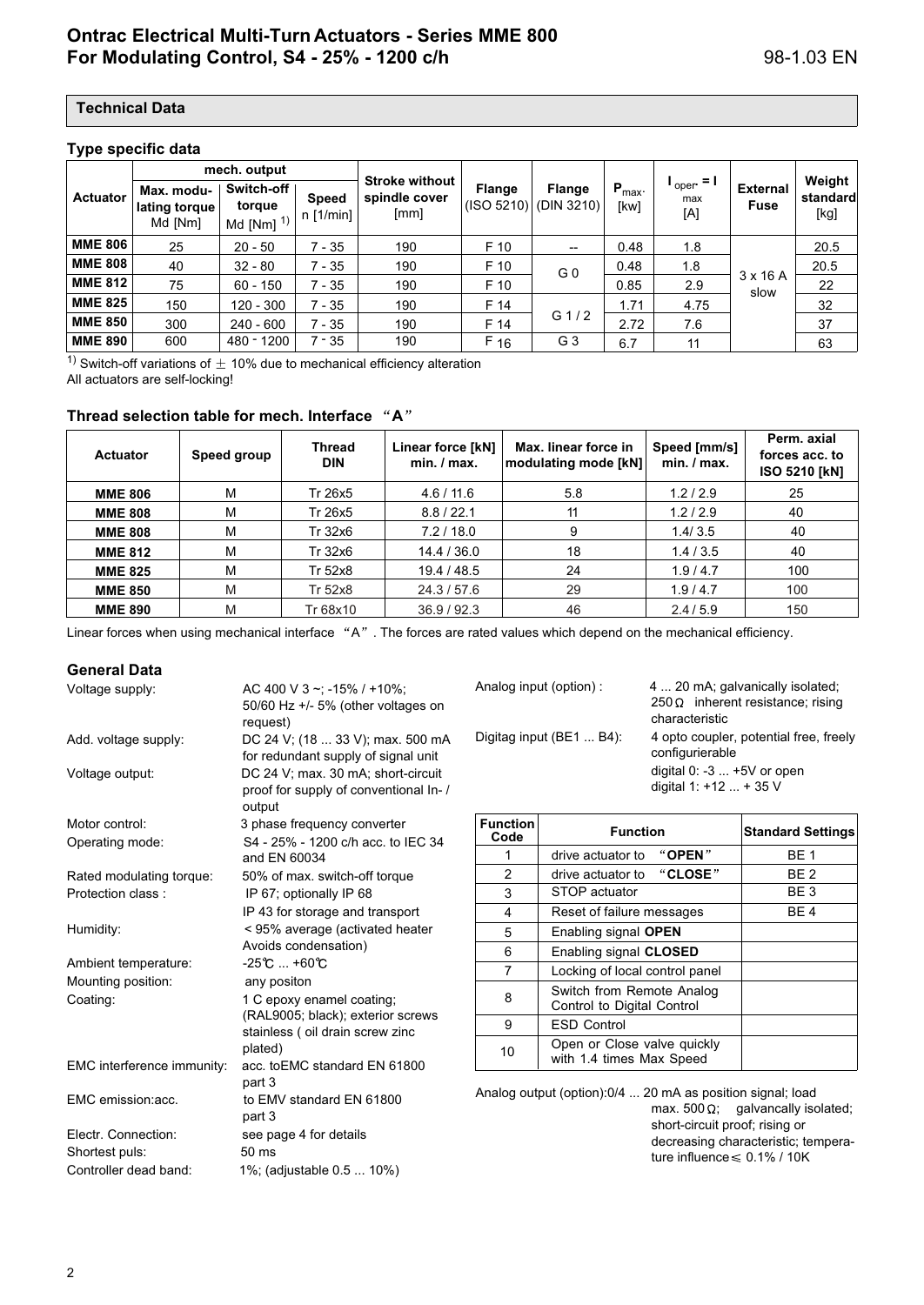Digital output: standard 4 (BA 1... 4) optionally 7 (BA 5... 7) or 8 (BA 5... 8) potential free, gold coated relay contacts, galvanically isolated, freely configurierable; max. 50V, overload-proof  $I_{\text{max}}$  < 150 mA;  $I_{\text{min}}$  > 1 mA see wiring diagram for pinout

| <b>Function</b><br>Code | <b>Function</b>                                                                      |        | <b>Operating Mode</b> | <b>Standard</b><br><b>Setting</b> |
|-------------------------|--------------------------------------------------------------------------------------|--------|-----------------------|-----------------------------------|
| 1                       | Ready for operation                                                                  | direct | inverted              | BA <sub>1</sub>                   |
| 2                       | Group alarm                                                                          | direct | inverted              | BA <sub>2</sub>                   |
| 3                       | End position OPEN                                                                    | direct | inverted              | BA <sub>3</sub>                   |
| 4                       | End position CLOSED                                                                  | direct | inverted              | BA4                               |
| 5                       | Switch-off torque for OPEN<br>exceeded                                               | direct | inverted              | BA <sub>5</sub>                   |
| 6                       | Switch-off torque for CLOSED<br>exceeded                                             | direct | inverted              | BA6                               |
| 7                       | Position 1 achieved                                                                  | direct | inverted              | BA7                               |
| 8                       | Position 2 achieved                                                                  | direct | inverted              |                                   |
| 9                       | Operating mode REMOTE                                                                | direct | inverted              |                                   |
| 10                      | Operating mode LOCAL                                                                 | direct | inverted              |                                   |
| 11                      | <b>Actuator moves</b><br>(continuous signal)                                         | direct | inverted              |                                   |
| 12                      | <b>Actuator moves</b><br>(pulse signal)                                              | direct | inverted              |                                   |
| 13                      | Running direction- / end<br>position indication (pulse /<br>continuous signal) OPEN  | direct | inverted              |                                   |
| 14                      | Running direction- / end<br>position indication (pulse /<br>continuous signal) CLOSE | direct | inverted              |                                   |
| 15                      | Analog Control/ Digital<br>Control indication                                        | direct | inverted              |                                   |
| 16                      | Running direction OPEN<br>(continuous signal)                                        | direct | inverted              |                                   |
| 17                      | Running direction CLOSE<br>(continuous signal)                                       | direct | inverted              |                                   |
| 18                      | <b>ESD Status indication</b><br>(continuous signal)                                  | direct | inverted              |                                   |
| 19                      | Wheel operation indication                                                           | direct | inverted              |                                   |
| 20                      | Analog Control Signal indication                                                     | direct | inverted              |                                   |

Each digital output can be inverted using the graphical user interface or by manufacturer acc. to order specification.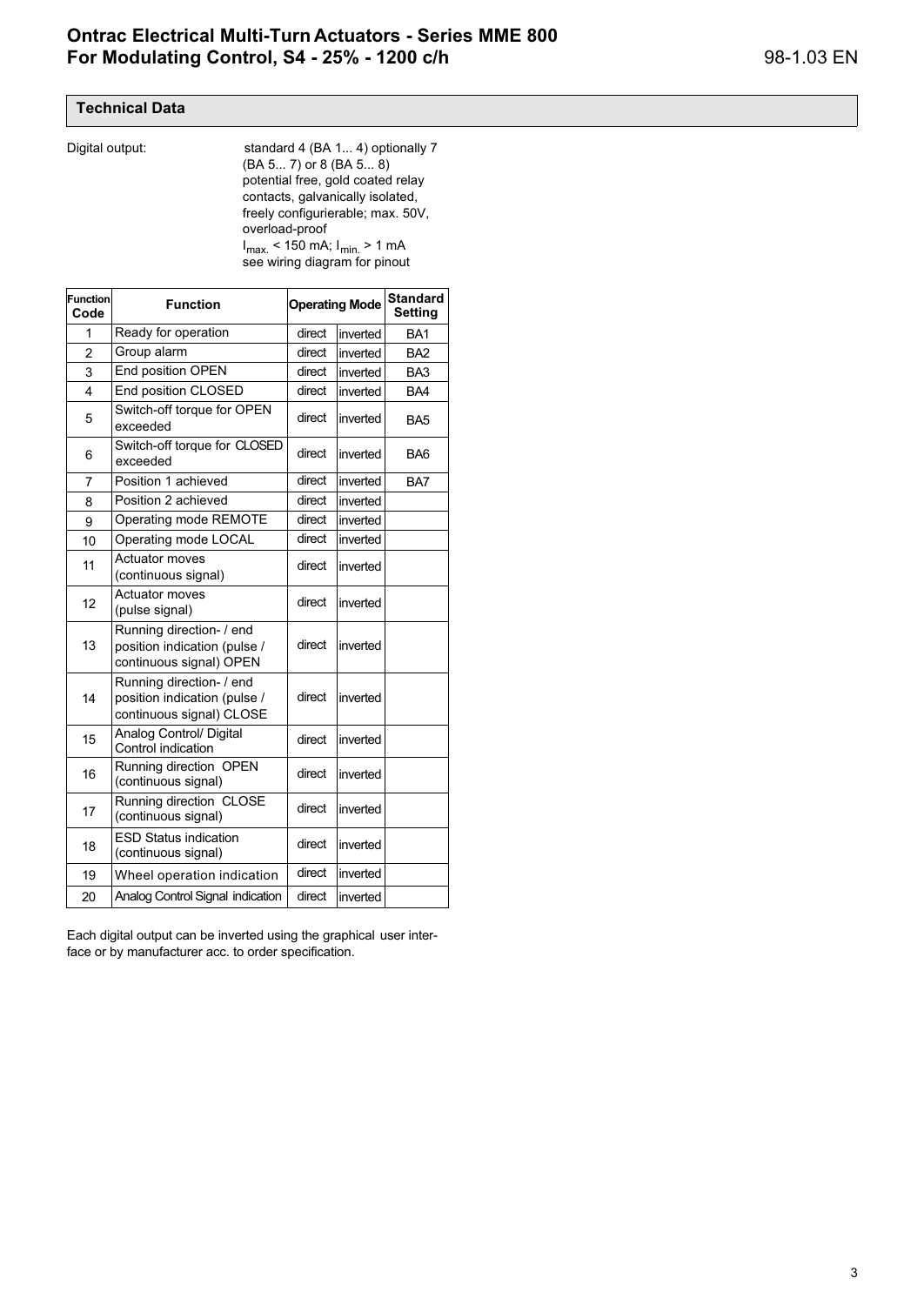#### **Electrical connection**

Identical pinout for terminal- and plug connection.

Operation behind external step controller:



Fig. shows contacts not inverted

Signals BA 5 ... BA 8 and the analog position signal (0/4 ... 20 mA) are only available with code 385. Shield all signal cables. Connect the screen only to actuator or to actuator and sub-distribution board.

#### **Operation behind analog set point (only with code 387)**

**Netz / Mains Signale / Signals** 1 2 3 Ċ ←  $\sqrt{2}$  $\frac{2}{3}$  6  $\frac{3}{7}$   $\frac{8}{9}$   $\frac{9}{10}$  11 12 13 14 15 16 17 18  $1 \t2 \t3 \t4$ L1 L3 L2 PE AC400V3~ BA1 BA2 BA3 BA4 BE1 BE2 BE3 BE4 50/60Hz  $\epsilon$ DC 24V A B + + + + 5 ♦ 9 + d 19 20 25 26 27 20 21 22 24 23 26 27 28 30 31 32 34 35 36 29 33 MODBUSDC24V BA5 BA6 BA7 Sollwert/ Istwert **SetPoint** extern/external Act.value 4...20mA Anschlussoptional/ 0/4...20mA connectionoptionally xa0013

#### fig. shows contacts not activated

Shield all signal cables. Connect the screen only to actuator or to actuator and sub-distribution board.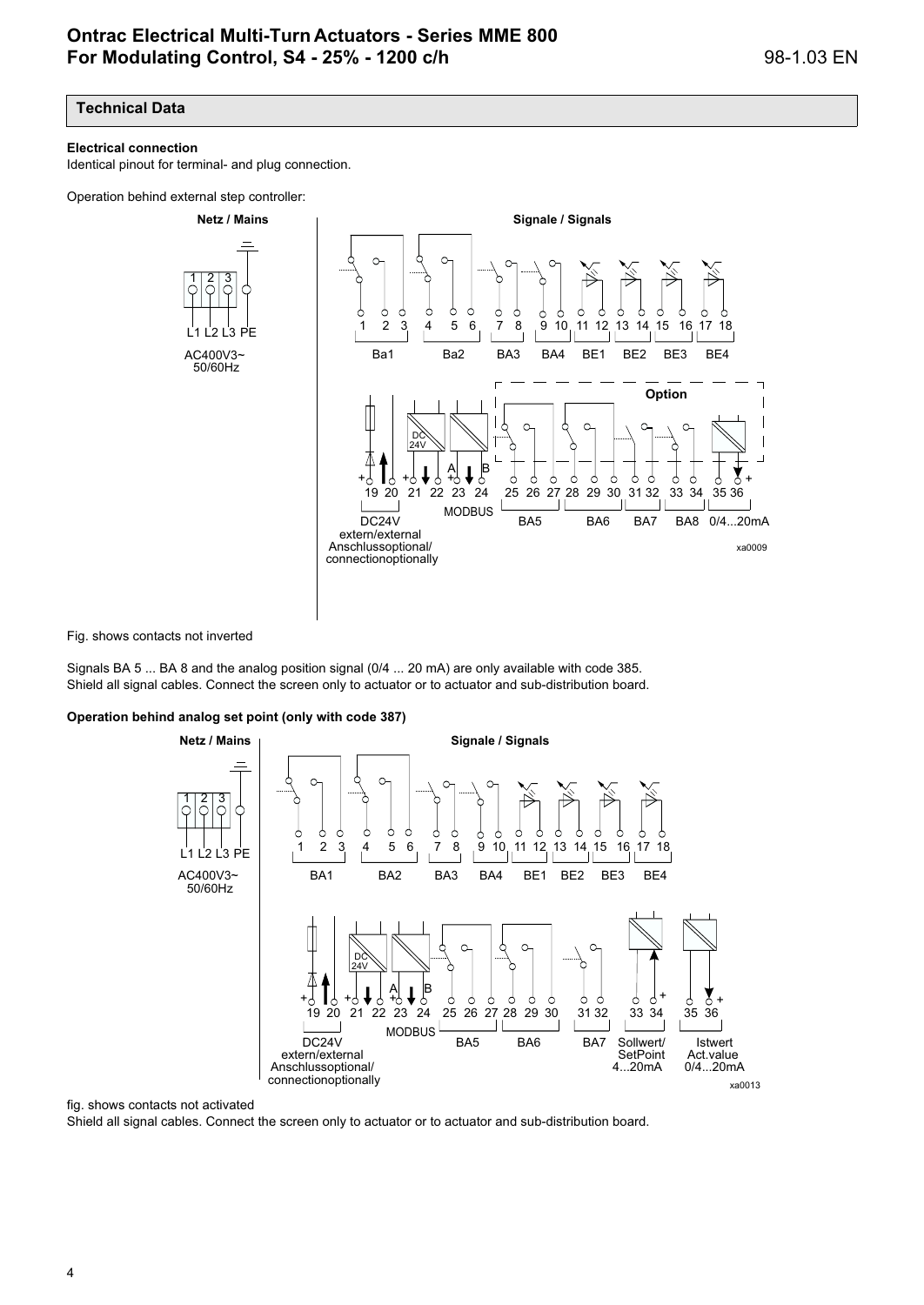#### **Cable gauge:**

**Terminal connection:** 

Power cable: inflexible or  $\leq 4$  mm<sup>2</sup> flexible Signal cable:  $\leq$  2.5 mm<sup>2</sup> inflexible or flexible

#### **Plug connection:**

|                          |          | MME 806  MME 890           | Pin surface   |
|--------------------------|----------|----------------------------|---------------|
| <b>Power cable</b>       | standard | $\leq 2.5$ mm <sup>2</sup> | silver-coated |
| (inflexible or flexible) | option   | ≤6 mm <sup>2</sup>         |               |
| Signal cable             | standard | $\leq 2.5$ mm <sup>2</sup> | tin-coated    |
| (inflexible or flexible) | option   | $\leq 2.5$ mm <sup>2</sup> | gold-coated   |

#### **Thread dimensions for cable inlet**

|                         | <b>Standard</b>                                        |                                       | <b>Option</b>                                         |
|-------------------------|--------------------------------------------------------|---------------------------------------|-------------------------------------------------------|
|                         | Metric                                                 | <b>PG</b>                             | <b>NPT</b>                                            |
| Terminal connection:    | $2 \times M32 \times 1.5$<br>$1 \times M25 \times 1.5$ | 1 x PG 21<br>1 x PG 16<br>1 x PG 13.5 | $2 \times$ NPT 1 $\prime\prime$<br>1 x NPT $3/4$ $''$ |
| <b>Plug connection:</b> | 2 x M32 x 1.5<br>$2 \times M16 \times 1.5$             | 1 x PG 21<br>1 x PG 16<br>2 x PG 11   | $2 \times$ NPT 1 $\prime\prime$<br>2 x NPT 1/2 //     |

At "as supplied" condition the cable entries are provided with dummy plugs. The high protection class can only be guaranteed with locally provided cable glands.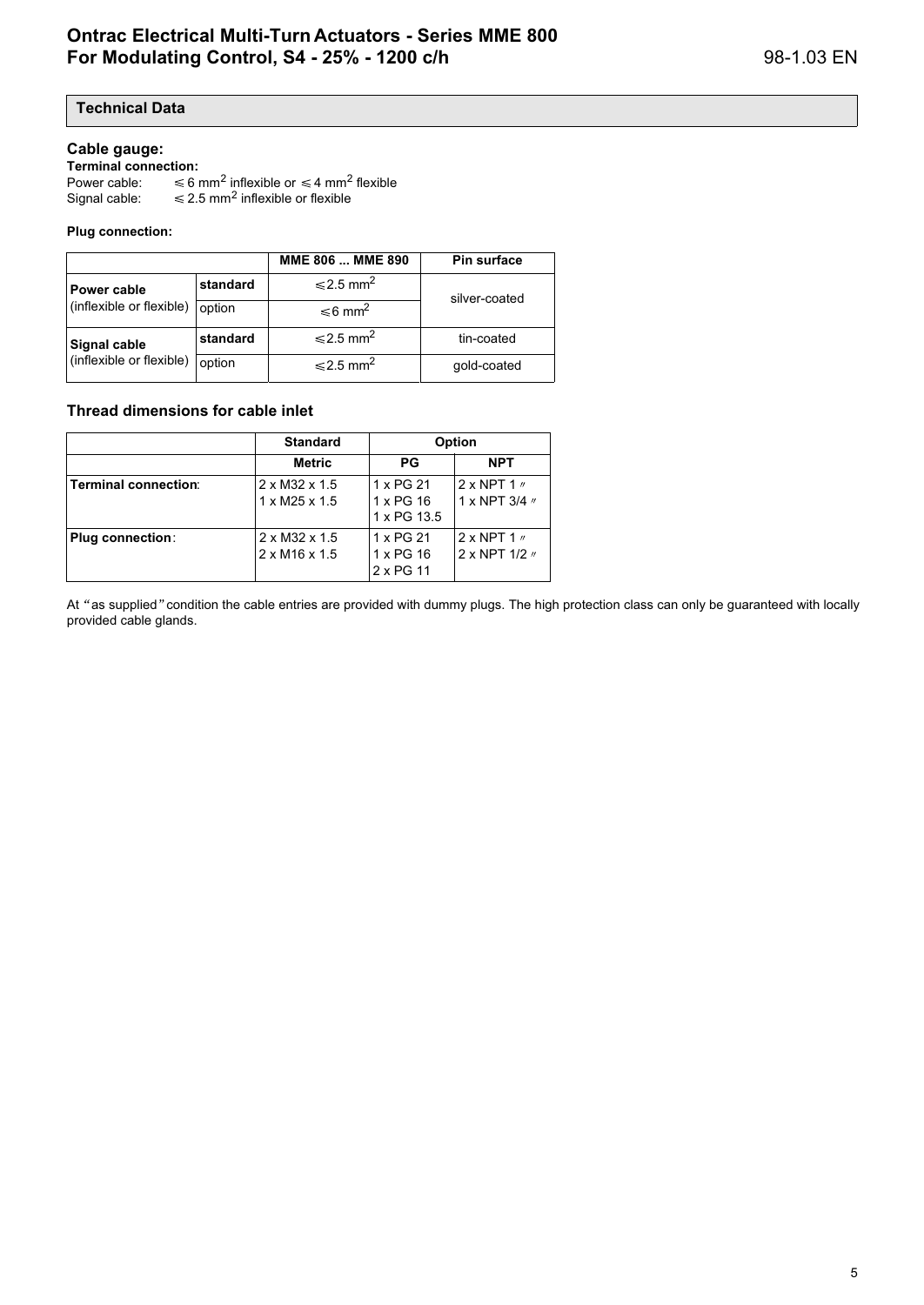## **Order Information**

### **Multi-Turn MME ...**

| Multi-Turn actuator MME |         |                        |     |           |                          |   | -8 | 9 |  | 10 11 12 13 14 |  | 15 | <b>Code</b> |  |  |
|-------------------------|---------|------------------------|-----|-----------|--------------------------|---|----|---|--|----------------|--|----|-------------|--|--|
|                         |         | max. mod. Torque       |     | Order No. |                          |   |    |   |  |                |  |    |             |  |  |
| <b>MME 806</b>          | 25 Nm   |                        |     |           |                          |   |    |   |  |                |  |    |             |  |  |
| <b>MME 808</b>          | 40 Nm   |                        |     |           |                          |   |    |   |  |                |  |    |             |  |  |
| <b>MME 812</b>          | 75 Nm   |                        |     |           |                          |   |    |   |  |                |  |    |             |  |  |
| <b>MME 825</b>          | 150 Nm  |                        |     |           |                          |   |    |   |  |                |  |    |             |  |  |
| <b>MME 850</b>          | 300 Nm  |                        |     |           |                          |   |    |   |  |                |  |    |             |  |  |
| <b>MME 890</b>          | 600 Nm  |                        |     |           |                          |   |    |   |  |                |  |    |             |  |  |
|                         |         | Antriebstypen MME      |     |           |                          |   |    |   |  |                |  |    |             |  |  |
| Output Speed            |         | (Abschaltmoment in Nm) |     |           |                          |   |    |   |  |                |  |    |             |  |  |
| (1/min)                 | 806/808 | 812                    | 825 | 850       | 890                      |   |    |   |  |                |  |    |             |  |  |
| 735                     | 20-80   | 60-150                 |     |           | 120-300 240-600 480-1200 | M |    |   |  |                |  |    |             |  |  |
|                         |         |                        |     |           |                          |   |    |   |  |                |  |    |             |  |  |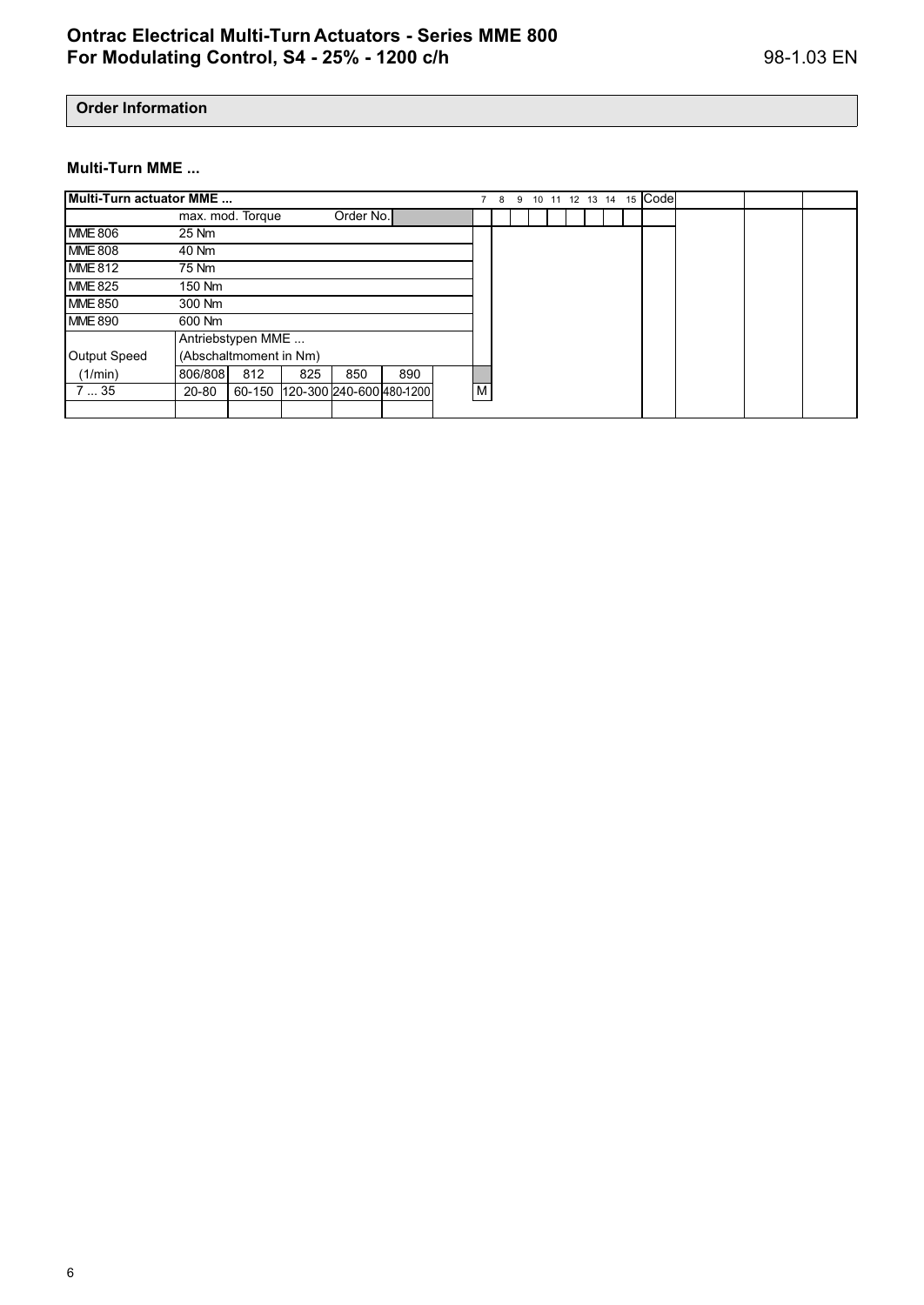|                                  |                                                                           |                   |                | 8 9 10 11 12 13 14 Code |  |  |
|----------------------------------|---------------------------------------------------------------------------|-------------------|----------------|-------------------------|--|--|
|                                  | mechanical adaptation acc. to ISO 5210                                    |                   |                |                         |  |  |
| B1 (standard) ISO 5210           |                                                                           | shaft $\Phi$      | 1              |                         |  |  |
| <b>MME 806</b>                   | with F10                                                                  | 42                |                |                         |  |  |
| <b>MME 808</b>                   | with F10                                                                  | 42                |                |                         |  |  |
| <b>MME 812</b>                   | with F10                                                                  | 42                |                |                         |  |  |
| <b>MME 825</b>                   | with F14                                                                  | 60                |                |                         |  |  |
| <b>MME 850</b>                   | with F14                                                                  | 60                |                |                         |  |  |
| <b>MME 890</b>                   | with F16                                                                  | 70                |                |                         |  |  |
| <b>B2; ISO 5210</b>              |                                                                           | Shaft $\Phi$      | $\overline{2}$ |                         |  |  |
| <b>MME 806</b>                   | with F10                                                                  | $31 \leqslant 42$ |                |                         |  |  |
| <b>MME 808</b>                   | with F10                                                                  | $31 \leqslant 42$ |                |                         |  |  |
| <b>MME 812</b>                   | with F10                                                                  | $31 \leqslant 42$ |                |                         |  |  |
| <b>MME 825</b>                   | with F14                                                                  | $47 \leqslant 60$ |                |                         |  |  |
| <b>MME 850</b>                   | with F14                                                                  | $47 \leq 60$      |                |                         |  |  |
| <b>MME 890</b>                   | with F16                                                                  | $64 \leq 70$      |                |                         |  |  |
|                                  | shaft diam. in plain text:  mm                                            |                   |                |                         |  |  |
|                                  | Threaded bushing A ISO 5210                                               | shaft $\Phi$      | 3              |                         |  |  |
| not drilled, centered            |                                                                           |                   |                |                         |  |  |
| <b>MME 806</b>                   | with F10                                                                  | 38                |                |                         |  |  |
| <b>MME 808</b>                   | with F10                                                                  | 38                |                |                         |  |  |
| <b>MME 812</b>                   | with F10                                                                  | 38                |                |                         |  |  |
| <b>MME 825</b>                   | with F14                                                                  | 55                |                |                         |  |  |
|                                  | with F14                                                                  | 55                |                |                         |  |  |
| <b>MME 850</b><br><b>MME 890</b> |                                                                           |                   |                |                         |  |  |
|                                  | with F16<br>Threaded bushing A pre-drilled; ISO 5210                      | 68                | 4              |                         |  |  |
|                                  |                                                                           | shaft $\Phi$      |                |                         |  |  |
| <b>MME 806</b>                   | acc. to thread selection table (see dimensions in data sheet)<br>with F10 | 38                |                |                         |  |  |
| <b>MME 808</b>                   | with F10                                                                  | 38                |                |                         |  |  |
|                                  |                                                                           | 38                |                |                         |  |  |
| <b>MME 812</b><br><b>MME 825</b> | with F10                                                                  |                   |                |                         |  |  |
|                                  | with F14<br>with F14                                                      | 55<br>55          |                |                         |  |  |
| <b>MME 850</b><br><b>MME 890</b> |                                                                           | 68                |                |                         |  |  |
|                                  | with F16                                                                  |                   |                |                         |  |  |
|                                  |                                                                           |                   |                |                         |  |  |
| <b>B3</b> ; ISO 5210             |                                                                           | $Shaft \Phi$      | 5              |                         |  |  |
| <b>MME 806</b>                   | with F10                                                                  | 20                |                |                         |  |  |
| <b>MME 808</b>                   | with F10                                                                  | 20                |                |                         |  |  |
| <b>MME 812</b>                   | with F10                                                                  | 20                |                |                         |  |  |
| <b>MME 825</b>                   | with F14                                                                  | 30                |                |                         |  |  |
| <b>MME 850</b>                   | with F14                                                                  | 30                |                |                         |  |  |
| <b>MME 890</b>                   | with F16                                                                  | 40                |                |                         |  |  |
| <b>B4; ISO 5210</b>              |                                                                           | shaft@            | 6              |                         |  |  |
| <b>MME 806</b>                   | with F07                                                                  | 16≤28             |                |                         |  |  |
| <b>MME 808</b>                   | with F10                                                                  | $20 \le 31$       |                |                         |  |  |
| <b>MME 812</b>                   | with F10                                                                  | $20 \le 31$       |                |                         |  |  |
| <b>MME 825</b>                   | with F14                                                                  | $30 \le 47$       |                |                         |  |  |
| <b>MME 850</b>                   | with F14                                                                  | $30 \le 47$       |                |                         |  |  |
| <b>MME 890</b>                   | with F16                                                                  |                   |                |                         |  |  |
|                                  |                                                                           |                   |                |                         |  |  |
| <b>B4; ISO 5210</b>              |                                                                           | shaft $\Phi$      | 6              |                         |  |  |
| <b>MME 808</b>                   | with F10                                                                  | $20 \le 31$       |                |                         |  |  |
| <b>MME 812</b>                   | with F10                                                                  | $20 \le 31$       |                |                         |  |  |
| <b>MME 825</b>                   | with F14                                                                  | $30 \le 47$       |                |                         |  |  |
| <b>MME 850</b>                   | with F14                                                                  | $30 \le 47$       |                |                         |  |  |
| <b>MME 890</b>                   | with F16                                                                  |                   |                |                         |  |  |
|                                  |                                                                           |                   |                |                         |  |  |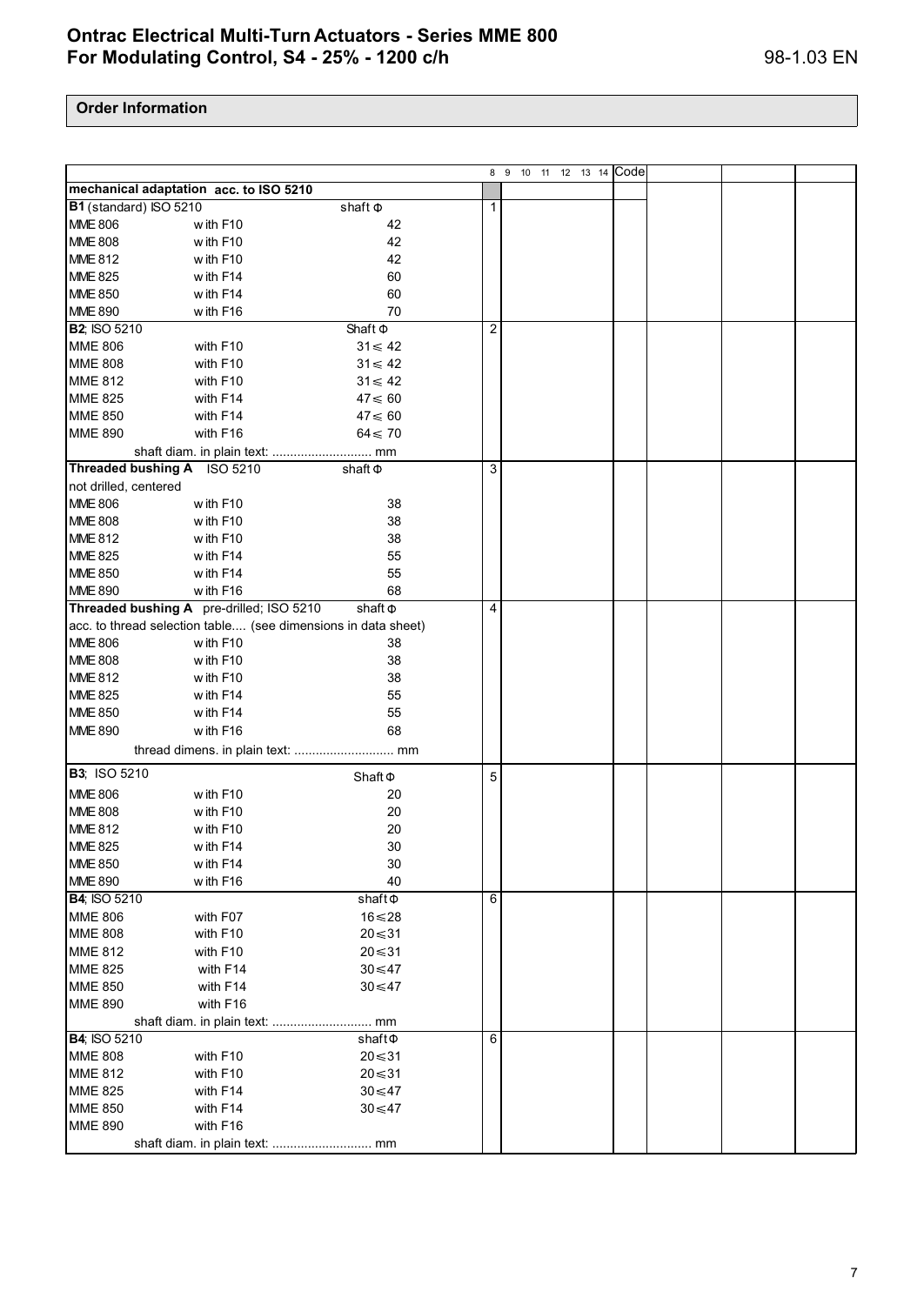|                                                               |              |              | 8 9 10<br>11 12 13 14 | Code |  |  |
|---------------------------------------------------------------|--------------|--------------|-----------------------|------|--|--|
| mechanical adaptation acc. to DIN 3210                        |              |              |                       |      |  |  |
| Type B (Standard); DIN 3210                                   | shaft $\Phi$ | M            |                       |      |  |  |
| MME 808 with G 0                                              | 42           |              |                       |      |  |  |
| MME 812 with G 0                                              | 42           |              |                       |      |  |  |
| MME 825 w ith G 1/2                                           | 60           |              |                       |      |  |  |
| MME 850 w ith G 1/2                                           | 60           |              |                       |      |  |  |
| MME 890 w ith G3                                              | 70           |              |                       |      |  |  |
| Threaded bushing A; DIN 3210                                  | shaft $\Phi$ | N            |                       |      |  |  |
| undrilled; centered                                           |              |              |                       |      |  |  |
| MME 808 with G 0                                              | 38           |              |                       |      |  |  |
| MME 812 with G 0                                              | 38           |              |                       |      |  |  |
| MME 825 w ith G 1/2                                           | 55           |              |                       |      |  |  |
| MME 850 w ith G 1/2                                           | 55           |              |                       |      |  |  |
| MME 890 w ith G3                                              | 68           |              |                       |      |  |  |
| Threaded bushing A pre-drilled; DIN 3210                      | shaft $\Phi$ | P            |                       |      |  |  |
| acc. to thread selection table (see dimensions in data sheet) |              |              |                       |      |  |  |
| MME 808 w ith G 0                                             | 38           |              |                       |      |  |  |
| MME 812 with G 0                                              | 38           |              |                       |      |  |  |
| MME 825 w ith G 1/2                                           | 55           |              |                       |      |  |  |
| MME 850 w ith G 1/2                                           | 55           |              |                       |      |  |  |
| MME 890 with G3                                               | 55           |              |                       |      |  |  |
| thread dimensions in plain text: mm                           |              |              |                       |      |  |  |
| Type E; DIN 3210                                              | shaft $\Phi$ | $\mathsf{R}$ |                       |      |  |  |
| MME 808 with G 0                                              | 20           |              |                       |      |  |  |
| MME 812 with G 0                                              | 20           |              |                       |      |  |  |
| MME 825 w ith G 1/2                                           | 30           |              |                       |      |  |  |
| MME 850 w ith G 1/2                                           | 30           |              |                       |      |  |  |
| MME 890 w ith G3                                              | 40           |              |                       |      |  |  |
| Type C; DIN 3210                                              | shaft $\Phi$ | S            |                       |      |  |  |
| MME 808 w ith G 0                                             | 20           |              |                       |      |  |  |
| MME $812$ with G 0                                            | 20           |              |                       |      |  |  |
| MME 825 w ith G 1/2                                           | 30           |              |                       |      |  |  |
| MME 850 w ith G 1/2                                           | 30           |              |                       |      |  |  |
| MME 890 with G3                                               | 40           |              |                       |      |  |  |
| Type D; DIN 3210                                              | shaft $\Phi$ | $\mathsf{T}$ |                       |      |  |  |
| MME 808 with G 0                                              | 20           |              |                       |      |  |  |
| MME 812 with G 0                                              | 20           |              |                       |      |  |  |
| MME 825 w ith G 1/2                                           | 30           |              |                       |      |  |  |
| MME 850 w ith G 1/2                                           | 30           |              |                       |      |  |  |
| MME 890 w ith G3                                              | 40           |              |                       |      |  |  |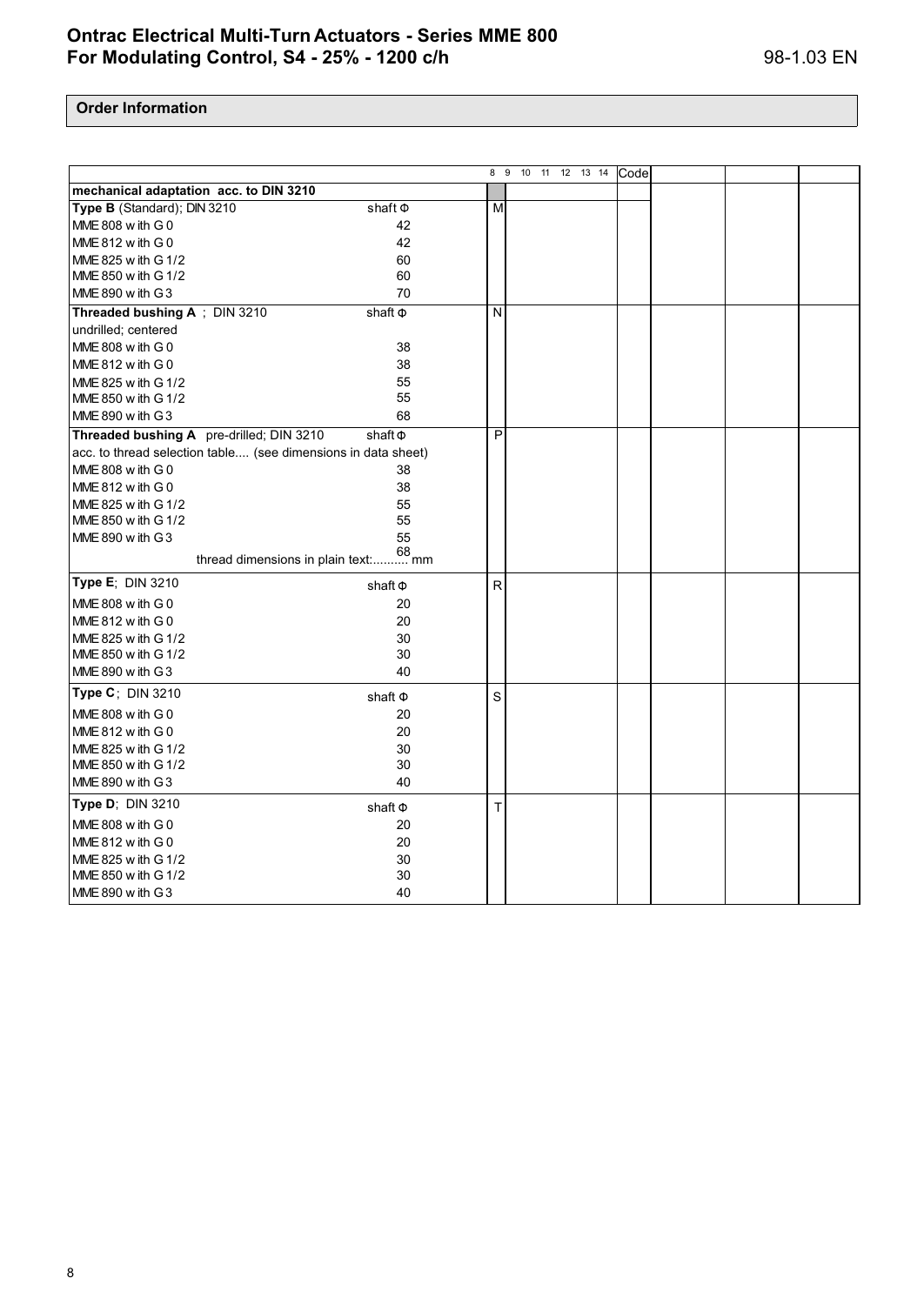|                                                                        |                                                                                                               |                         |   |                |   | 9 10 11 12 13 14 Code |  |  |
|------------------------------------------------------------------------|---------------------------------------------------------------------------------------------------------------|-------------------------|---|----------------|---|-----------------------|--|--|
| Spindle cover                                                          |                                                                                                               |                         |   |                |   |                       |  |  |
| without (standard)(max. stroke see type specific data)1                |                                                                                                               |                         |   |                |   |                       |  |  |
| Length 200 mm <sup>1)</sup>                                            | <b>MME 806</b>                                                                                                | 2                       |   |                |   |                       |  |  |
|                                                                        | <b>MME 808</b>                                                                                                | 2                       |   |                |   |                       |  |  |
|                                                                        | <b>MME 812</b>                                                                                                | $\overline{\mathbf{c}}$ |   |                |   |                       |  |  |
|                                                                        | <b>MME 825</b>                                                                                                | $\overline{\mathbf{c}}$ |   |                |   |                       |  |  |
|                                                                        | <b>MME 850</b>                                                                                                | $\overline{c}$          |   |                |   |                       |  |  |
|                                                                        | <b>MME 890</b>                                                                                                | 2                       |   |                |   |                       |  |  |
| Length 600 mm <sup>1)</sup>                                            | <b>MME 806</b>                                                                                                | 3                       |   |                |   |                       |  |  |
|                                                                        | <b>MME 808</b>                                                                                                | 3                       |   |                |   |                       |  |  |
|                                                                        | <b>MME 812</b>                                                                                                | 3                       |   |                |   |                       |  |  |
|                                                                        | <b>MME 825</b>                                                                                                | 3                       |   |                |   |                       |  |  |
|                                                                        | <b>MME 850</b>                                                                                                | 3                       |   |                |   |                       |  |  |
|                                                                        | <b>MME 890</b>                                                                                                | 3                       |   |                |   |                       |  |  |
| <sup>1)</sup> from top of housing                                      |                                                                                                               |                         |   |                |   |                       |  |  |
| <b>Electronics design</b>                                              |                                                                                                               |                         |   |                |   |                       |  |  |
| Integrated electronics (standard)                                      |                                                                                                               |                         | A |                |   |                       |  |  |
| Separate electronics w ithout cable                                    |                                                                                                               | upon request            |   |                |   |                       |  |  |
| Separate electronics with  m cable                                     |                                                                                                               | upon request            |   |                |   |                       |  |  |
| <b>Voltage supply</b>                                                  |                                                                                                               |                         |   |                |   |                       |  |  |
| AC 400 V 3~; 50/60 Hz                                                  |                                                                                                               |                         |   |                |   |                       |  |  |
| Special voltage                                                        |                                                                                                               | upon request            |   |                |   |                       |  |  |
|                                                                        | Electrical connection (see "technical data" for details)                                                      |                         |   |                |   |                       |  |  |
| Terminal connection for pow er- and signal cable                       |                                                                                                               |                         |   | 1              |   |                       |  |  |
| Plug connection MME 806  MME 850                                       |                                                                                                               |                         |   |                |   |                       |  |  |
|                                                                        | Silver-coated for power cable max. 2.5 mm <sup>2</sup> tin-coated for signal cable max. 2.5 mm <sup>2</sup> 2 |                         |   |                |   |                       |  |  |
|                                                                        | gold-coated for signal cable max. 2.5 mm <sup>2</sup>                                                         |                         |   | 3              |   |                       |  |  |
| Silver-coated for power cable max. 6 mm <sup>2</sup>                   | tin-coated for signal cable max. 2.5 mm <sup>2</sup>                                                          |                         |   | $\overline{4}$ |   |                       |  |  |
|                                                                        | gold-coated for signal cable max. 2.5 mm <sup>2</sup>                                                         |                         |   | 5              |   |                       |  |  |
| Cable entry (see "electrical connection" for details)<br>Metric thread |                                                                                                               |                         |   |                |   |                       |  |  |
| PG thread                                                              |                                                                                                               |                         |   |                | A |                       |  |  |
| NPT thread                                                             |                                                                                                               |                         |   |                | В |                       |  |  |
| <b>Hand</b> crank                                                      |                                                                                                               |                         |   |                | C |                       |  |  |
| With hand crank (standard)                                             |                                                                                                               |                         |   |                |   |                       |  |  |
|                                                                        |                                                                                                               |                         |   |                |   |                       |  |  |
|                                                                        |                                                                                                               |                         |   |                |   |                       |  |  |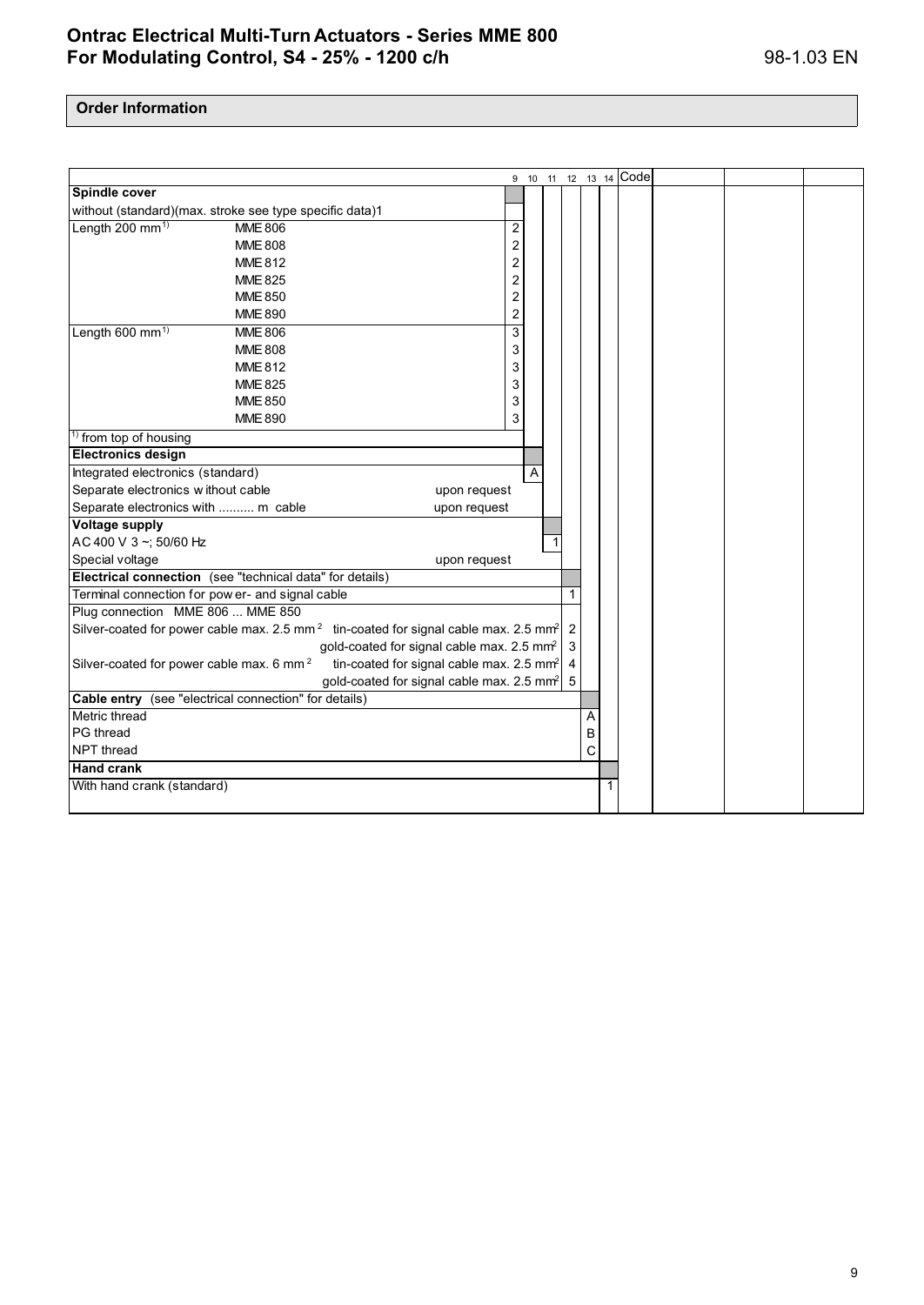| Add 3-digit code no. for further features                      |                                                                               | Code             |  |  |  |  |
|----------------------------------------------------------------|-------------------------------------------------------------------------------|------------------|--|--|--|--|
| <b>Protection Class</b>                                        |                                                                               |                  |  |  |  |  |
| IP 68 (standard IP 67)                                         |                                                                               | 668              |  |  |  |  |
| Heater                                                         |                                                                               |                  |  |  |  |  |
| Electrical anti-condensation heater                            |                                                                               | 360              |  |  |  |  |
| <b>Interfaces</b>                                              |                                                                               |                  |  |  |  |  |
|                                                                | 0/4  20 mA (actual value) / + 4 signal contacts (BA 5  BA8)                   |                  |  |  |  |  |
| Profibus DP / V1 (only available for version: plug connection) |                                                                               | 386              |  |  |  |  |
|                                                                | Set point iuput 4…20mA; position input 0/4…20mA + 3 signal contacts (BA5…BA7) | 387              |  |  |  |  |
| <b>MODBUS</b>                                                  |                                                                               | 388              |  |  |  |  |
| 4 digital contact outputs 220V AC/8A                           |                                                                               | 389              |  |  |  |  |
| <b>Software Adjustment for Basic Functions</b>                 |                                                                               |                  |  |  |  |  |
| (highlighted values are set in case of missing code no.)       |                                                                               |                  |  |  |  |  |
| Language: German                                               |                                                                               | 797              |  |  |  |  |
| Language: English                                              |                                                                               | ---              |  |  |  |  |
| Switch-off torque + direction                                  | $(40100\%;10\%$ steps)                                                        | 148              |  |  |  |  |
| Switch-off torque - direction                                  | (40  100%; 10% steps) %                                                       | 151              |  |  |  |  |
| Speed (rpm) + direction                                        | (20  40  100%; 5% steps) %                                                    | 154              |  |  |  |  |
| Speed (rpm) - direction                                        | $(2040100\%; 5\%$ steps) %                                                    | 155              |  |  |  |  |
| Switch-off mode + direction                                    |                                                                               |                  |  |  |  |  |
| position Dependent                                             | $(55100\%; 1\%$ steps) %                                                      | 161              |  |  |  |  |
| torque dependent                                               |                                                                               | 163              |  |  |  |  |
| Switch-off mode - direction                                    |                                                                               |                  |  |  |  |  |
| position Dependent                                             | (045%; 1% steps) %                                                            | 166              |  |  |  |  |
| torque dependent                                               |                                                                               | 168              |  |  |  |  |
| <b>Additional Software Functions</b>                           |                                                                               |                  |  |  |  |  |
| Standard setting                                               |                                                                               | 390              |  |  |  |  |
| Customer specific setting (see next page)                      |                                                                               | 391              |  |  |  |  |
| <b>Additional Labelling</b>                                    |                                                                               |                  |  |  |  |  |
|                                                                |                                                                               | 295              |  |  |  |  |
| <b>Assembly with</b>                                           |                                                                               |                  |  |  |  |  |
| Valve / flap                                                   | of order<br>item                                                              | 480              |  |  |  |  |
| <b>Assembly</b> with                                           |                                                                               |                  |  |  |  |  |
| Additional gearing                                             | item<br>of order                                                              | 486              |  |  |  |  |
| <b>Certificate</b>                                             |                                                                               |                  |  |  |  |  |
| manufacturers certificate 2.1 acc. to EN 10204                 |                                                                               | 291              |  |  |  |  |
| certificate about final test 3.1 B acc. to EN 10204            |                                                                               | 292              |  |  |  |  |
| Accessories (mechanical)                                       |                                                                               |                  |  |  |  |  |
| IR-adapter for communickation via IR-interface                 |                                                                               | 277              |  |  |  |  |
| Lockable device to avoid manual crank operation                | 276                                                                           |                  |  |  |  |  |
| Clasp to lock the mode selection switch                        | 275                                                                           |                  |  |  |  |  |
| Plug holder with cover                                         | 273                                                                           |                  |  |  |  |  |
| <b>Software</b>                                                |                                                                               |                  |  |  |  |  |
| Smart Vision for Ontrac (see data sheet 10/63-1.20 EN)         |                                                                               |                  |  |  |  |  |
| <b>Instructions</b>                                            |                                                                               | Z <sub>1</sub> E |  |  |  |  |
|                                                                | English<br>No remark for 1 copy                                               |                  |  |  |  |  |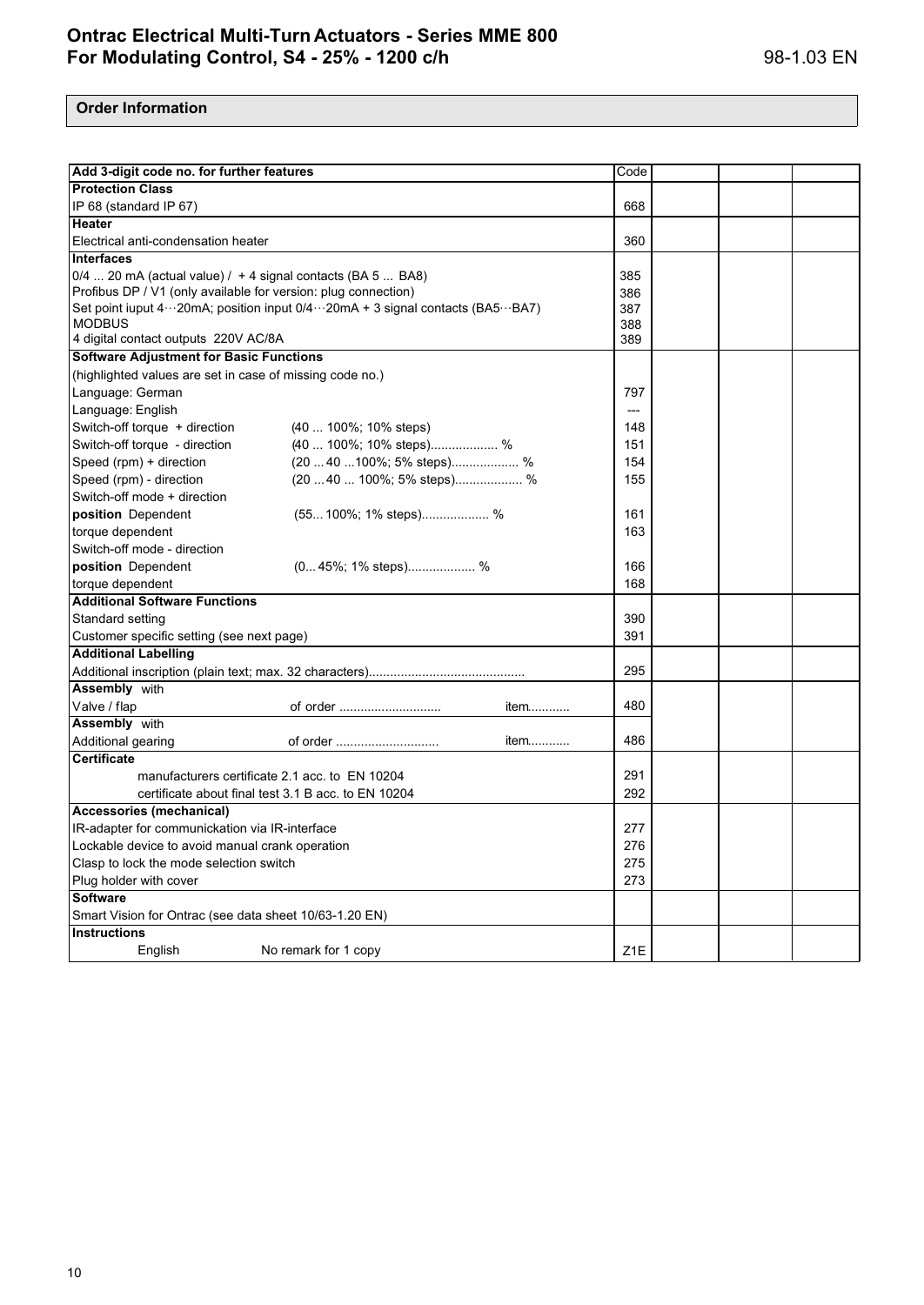## **Dimensions**



|                | <b>MME 806</b>  | <b>MME808</b>   | <b>MME 812</b>  | <b>MME 825</b>   | <b>MME 850</b>   | <b>MME 890</b>   |
|----------------|-----------------|-----------------|-----------------|------------------|------------------|------------------|
| ISO 5210       | F <sub>10</sub> | F <sub>10</sub> | F <sub>10</sub> | F <sub>14</sub>  | F <sub>14</sub>  | F <sub>16</sub>  |
| A1             | 206             | 206             | 206             | 225              | 225              | 244              |
| A2             | 235             | 235             | 235             | 254              | 254              | 273              |
| A3             | 133             | 133             | 133             | 152              | 152              | 175              |
| AA             | 40              | 40              | 40              | 40               | 40               | 40               |
| <b>B2</b>      | 50              | 50              | 50              | 63               | 63               | 80               |
| D1             | <b>R60</b>      | <b>R60</b>      | R60             | R <sub>100</sub> | R <sub>100</sub> | R <sub>100</sub> |
| E.             | 253             | 253             | 253             | 266              | 266              | 385              |
| F.             | 543             | 563             | 622             | 676              | 676              | 737              |
| H1             | 94.5            | 94.5            | 94.5            | 94.5             | 94.5             | 109.5            |
| H2             | 104.5           | 104.5           | 104.5           | 104.5            | 104.5            | 110.5            |
| H <sub>3</sub> | 202             | 202             | 202             | 202              | 202              | 211.5            |
| H5             | 214             | 214             | 214             | 214              | 214              | 410              |
| M1             | 106             | 106             | 120             | 137 / 152        | 137 / 152        | 137 / 152        |
| M2             | 133             | 133             | 161             | 191 / 204        | 191 / 204        | 191 / 204        |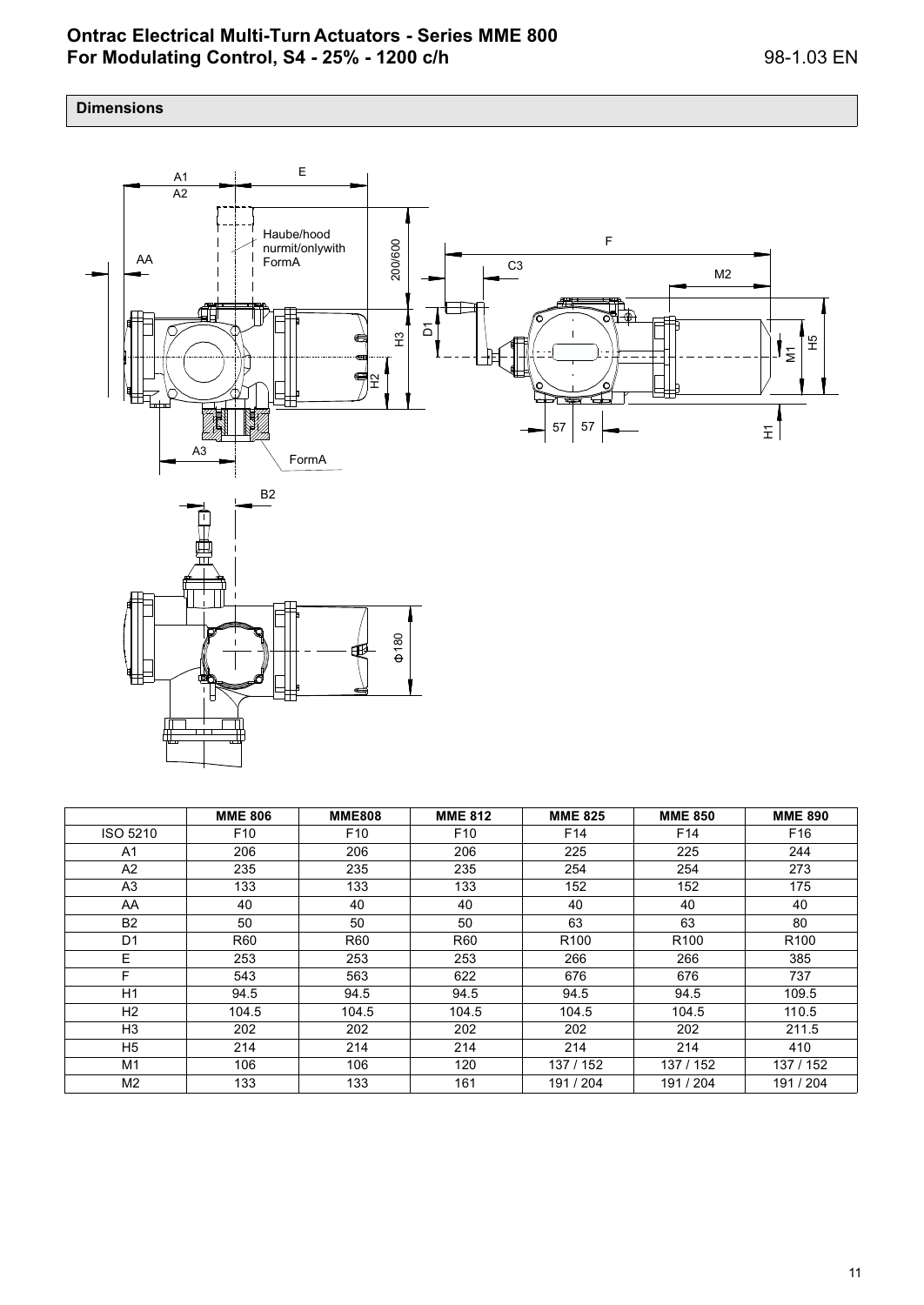**Dimensions (mechanical interface)**



**Form B1 / B2 (B)**



**Form B3 / B4 (E)**



**Form A**



|                                               | Ontrac Intelligence Electric Actuator Series MmE 800 |                                                                |                          |  |  |  |  |
|-----------------------------------------------|------------------------------------------------------|----------------------------------------------------------------|--------------------------|--|--|--|--|
| $Ma$ $Be$                                     | MME 806 / MME808 / MME 812                           | MME 825 / MME 850<br>F10<br>F14<br><b>ISO 5210</b><br>ISO 5210 | <b>MME 890</b>           |  |  |  |  |
|                                               |                                                      |                                                                | F16                      |  |  |  |  |
|                                               |                                                      |                                                                | <b>ISO 5210</b>          |  |  |  |  |
| <b>General Flange Dimensions</b>              |                                                      |                                                                |                          |  |  |  |  |
| $\Phi$ d1                                     | 125                                                  | 175                                                            | 215                      |  |  |  |  |
| $\Phi$ d2 f8                                  | 70                                                   | 100                                                            | 130                      |  |  |  |  |
| $\Phi$ d3                                     | 102                                                  | 140                                                            | 165                      |  |  |  |  |
| k                                             | $\overline{a}$                                       |                                                                | $\overline{\phantom{0}}$ |  |  |  |  |
| $\Phi$ d3*                                    |                                                      |                                                                | $\overline{a}$           |  |  |  |  |
| d4                                            | M <sub>10</sub>                                      | M16                                                            | M20                      |  |  |  |  |
| h1                                            | 3                                                    | 4                                                              | 5                        |  |  |  |  |
| h2                                            | 21                                                   | 26                                                             | 27                       |  |  |  |  |
| d11                                           | 54                                                   | 88                                                             | 120                      |  |  |  |  |
| Additional Dimensions for Interface B1/B2 (B) |                                                      |                                                                |                          |  |  |  |  |
| $d4*$                                         |                                                      |                                                                | $\overline{\phantom{0}}$ |  |  |  |  |
| d <sub>5</sub>                                | 40                                                   | 57.5                                                           | 70                       |  |  |  |  |
| $\overline{d6}$                               | $\frac{1}{2}$                                        | $\blacksquare$                                                 | $\blacksquare$           |  |  |  |  |
| d7                                            | 42                                                   | 60                                                             | 70                       |  |  |  |  |
| d7 max.                                       | 3142                                                 | 4760                                                           | 6470                     |  |  |  |  |
| 13                                            |                                                      |                                                                | -                        |  |  |  |  |
| 12                                            | $\overline{a}$                                       |                                                                | ÷,                       |  |  |  |  |
| $\overline{b1}$                               | $\overline{12}$                                      | 18                                                             | 20                       |  |  |  |  |
| t1                                            | 45.3                                                 | 64.4                                                           | 74.9                     |  |  |  |  |
| b5                                            | 14                                                   | 20                                                             | 24                       |  |  |  |  |
| h5                                            | 7                                                    | 8                                                              | 10                       |  |  |  |  |
| Additional Dimensions for Interface B3/B4 (E) |                                                      |                                                                |                          |  |  |  |  |
| 16                                            |                                                      |                                                                |                          |  |  |  |  |
| $\overline{16***}$                            | >55                                                  | >76                                                            | >105                     |  |  |  |  |
| b4                                            | 6                                                    | 8                                                              | 12                       |  |  |  |  |
| t3                                            | 22.8                                                 | 33.3                                                           | 43.3                     |  |  |  |  |
| $\overline{d9}$                               | $\frac{1}{2}$                                        | $\overline{\phantom{a}}$                                       | $\overline{\phantom{a}}$ |  |  |  |  |
| d10                                           | 20                                                   | 30                                                             | 40                       |  |  |  |  |
| d10 min.                                      | 20  31                                               | 3047                                                           | 40  54                   |  |  |  |  |
|                                               | Additional Dimensions for Interface "A"              |                                                                | "A"                      |  |  |  |  |
| $12*$                                         | $\overline{a}$                                       |                                                                | $\blacksquare$           |  |  |  |  |
| $\overline{11^*}$                             |                                                      |                                                                |                          |  |  |  |  |
| $\overline{h3}$                               | 52                                                   | 83                                                             | 107                      |  |  |  |  |
| $\mathsf{I}$                                  | 51                                                   | 71.5                                                           | 87                       |  |  |  |  |
| $d5$ * max                                    |                                                      |                                                                | -                        |  |  |  |  |
| dx max.                                       | 38                                                   | 55                                                             | 68                       |  |  |  |  |